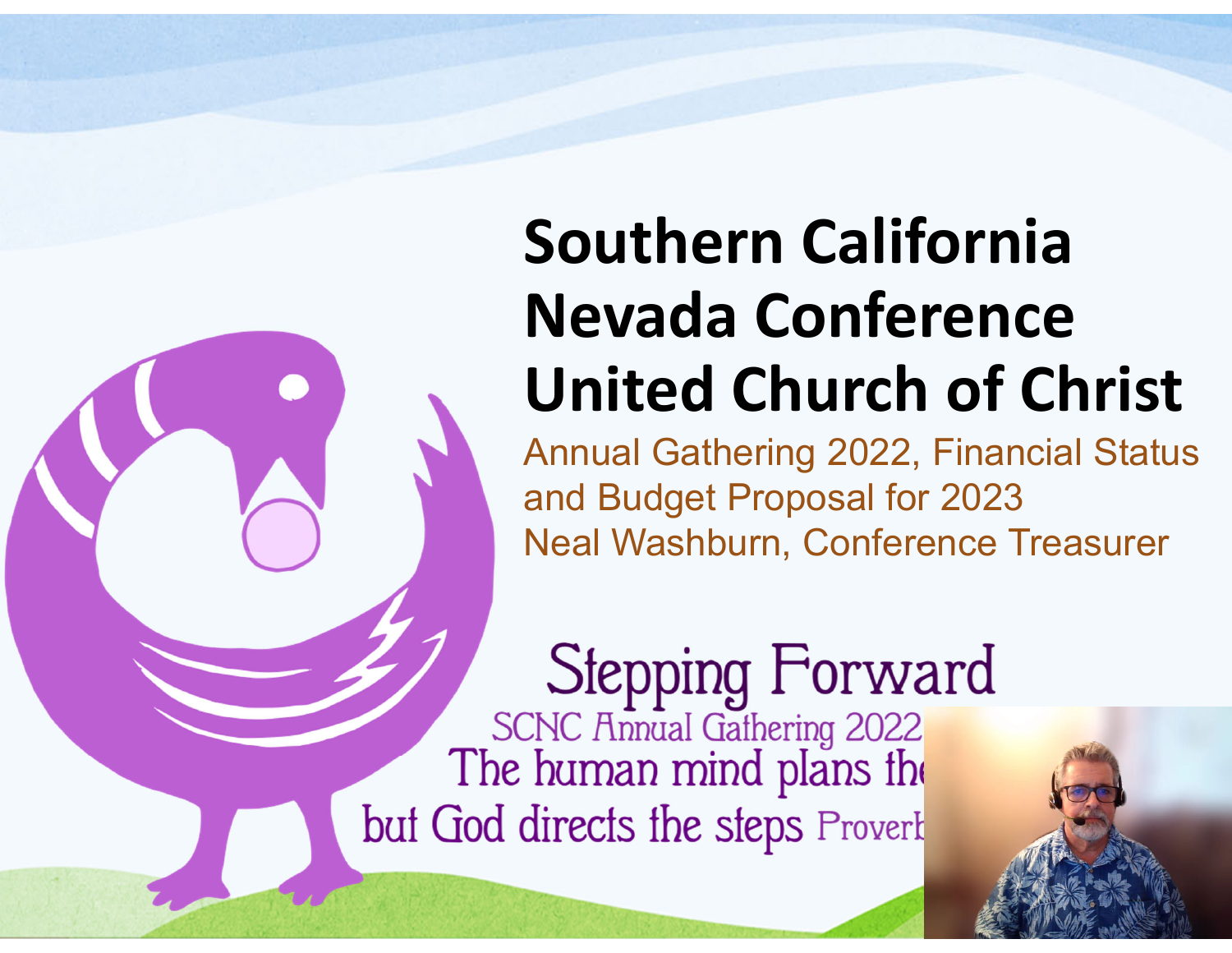### Building the Future Team

- $\bullet$  Building the Future is the Conference Finance Team
	- Neal Washburn, Conference Treasurer
	- $\bullet$ Richard Fluechtling, Assistant Conference Treasurer
	- Rev. Rosario Ibarra
	- $\bullet$ Cheryl Farrell
	- Phil Jenkins
	- Ken Roberts, non-Board Member

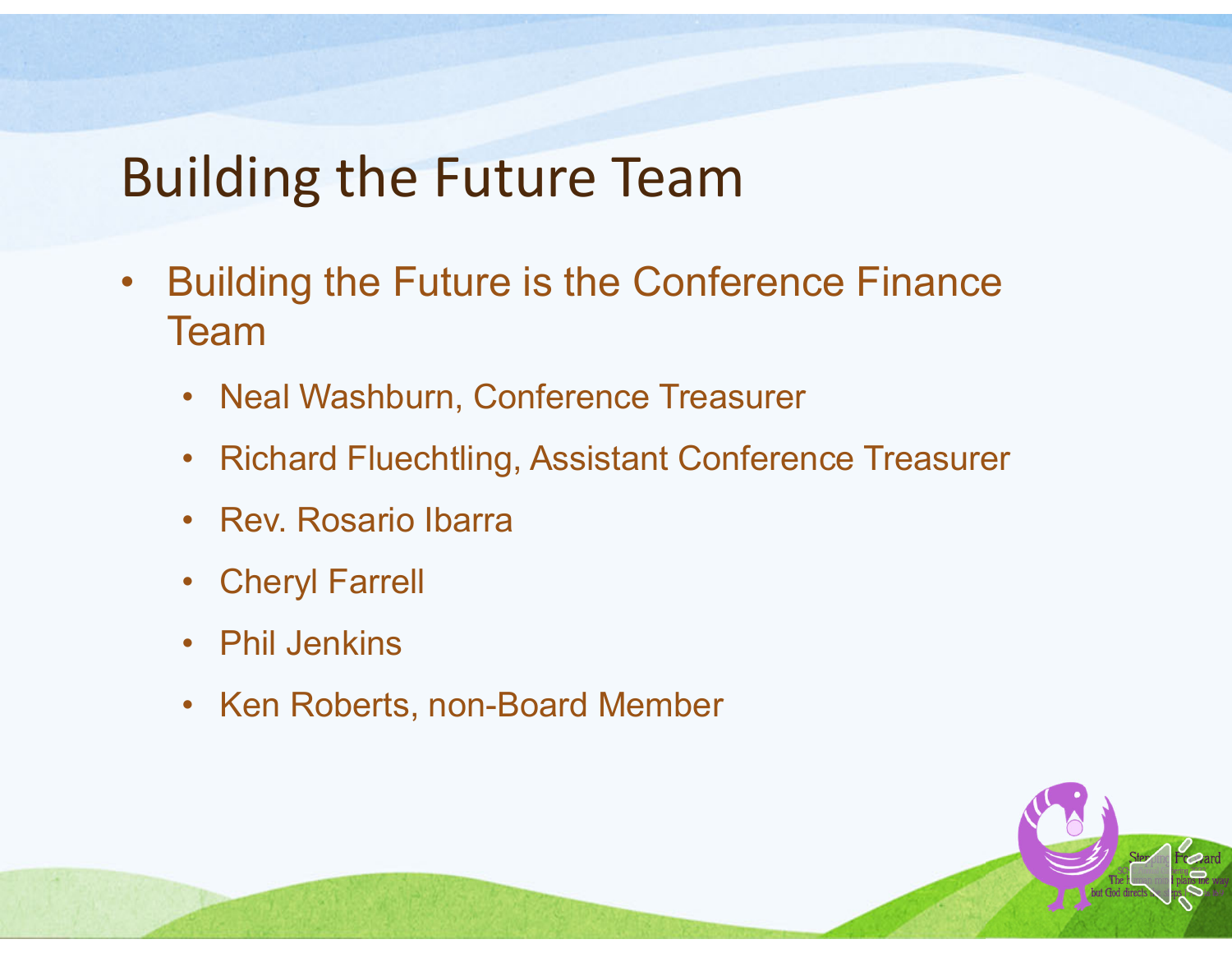### Starting Thoughts

"There is a beauty and clarity that comes from simplicity that we sometimes do not appreciate in our thirst for intricate solutions."

Dieter F. Uchtdorf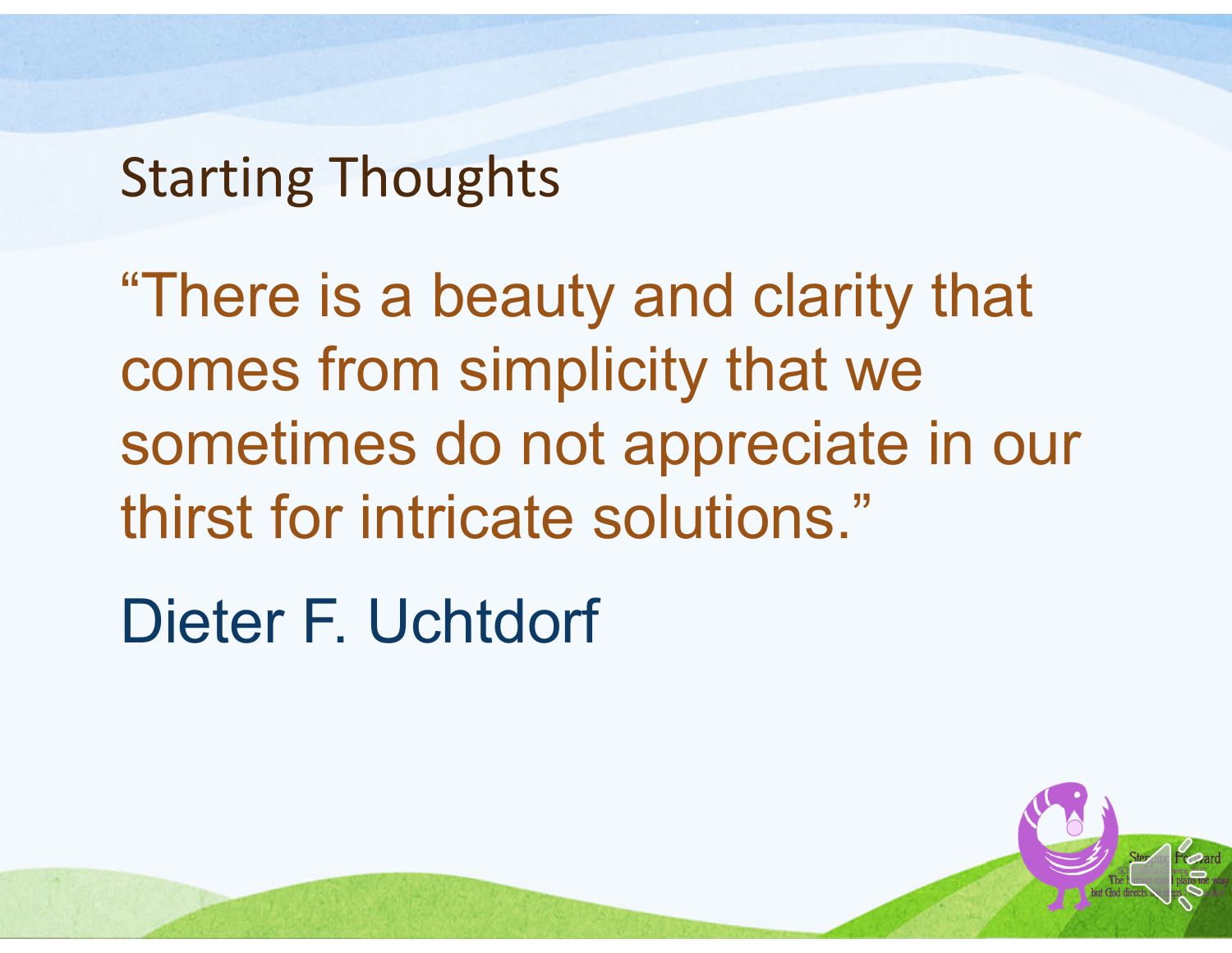### Notes from the Conference Treasurer

- We are continuing with the goal to de-mystify the Conference Finances and Budget
	- Fully understanding our balance sheets
	- Income and Expenses
	- Investments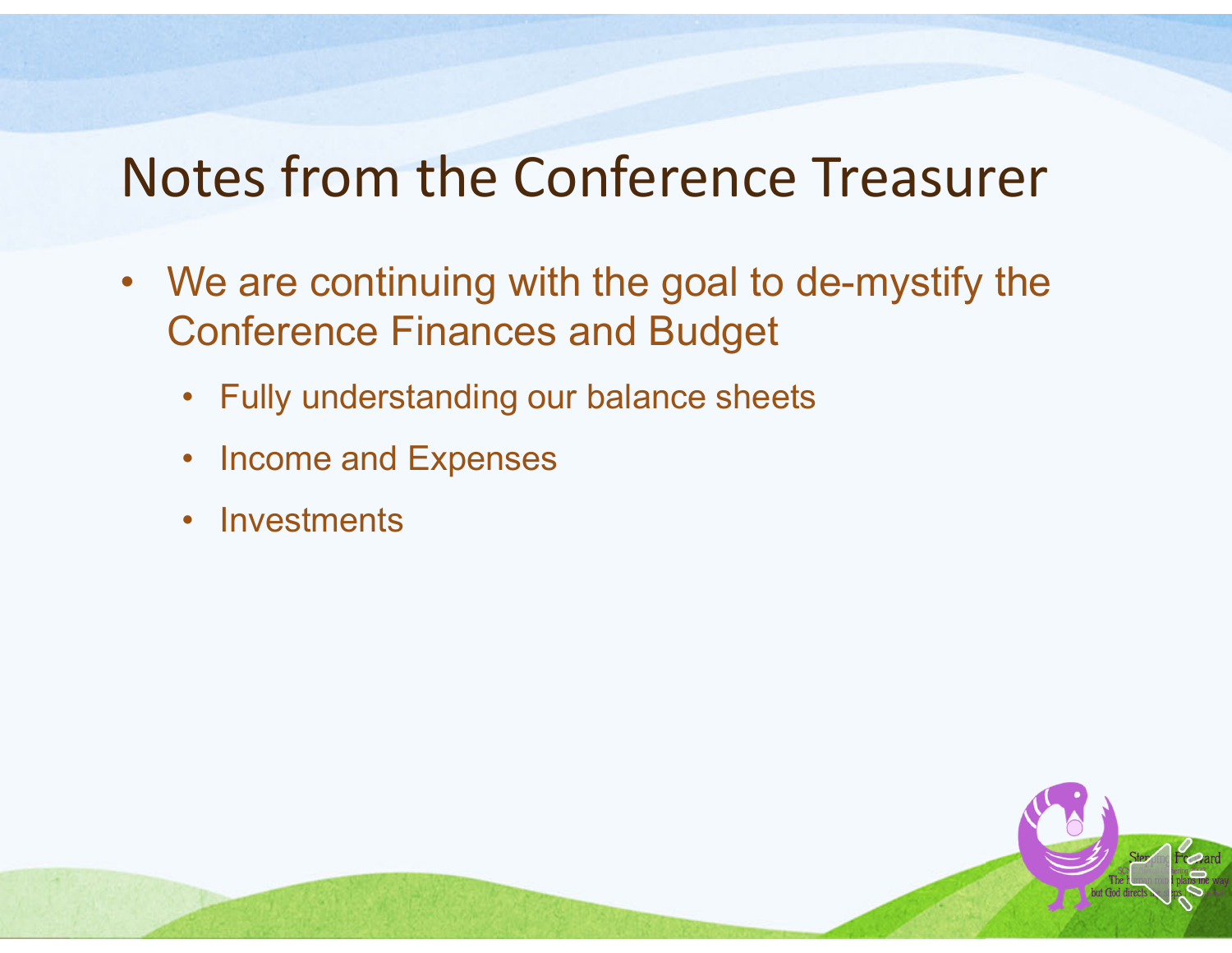### **Southern California Nevada Conference United Church of Christ** *Balance Sheet* December 31, 2021

#### **Assets**

**2** 

**1** 

| $\boldsymbol{0}$ | <b>Total Assets</b>   |              | 6,942,502.68 |
|------------------|-----------------------|--------------|--------------|
|                  | Long Term Assets      | 3,186,678.22 |              |
|                  | <b>Fixed Assets</b>   | 1,363,849.34 |              |
| 2                | <b>Current Assets</b> | 2,391,975.12 |              |

**Liabilities** Current Liabilities 180,440.82 **Total Liabilities 180,440.82 Equity 6762061.86 Total Liabilities & Equity 6,942,502.68**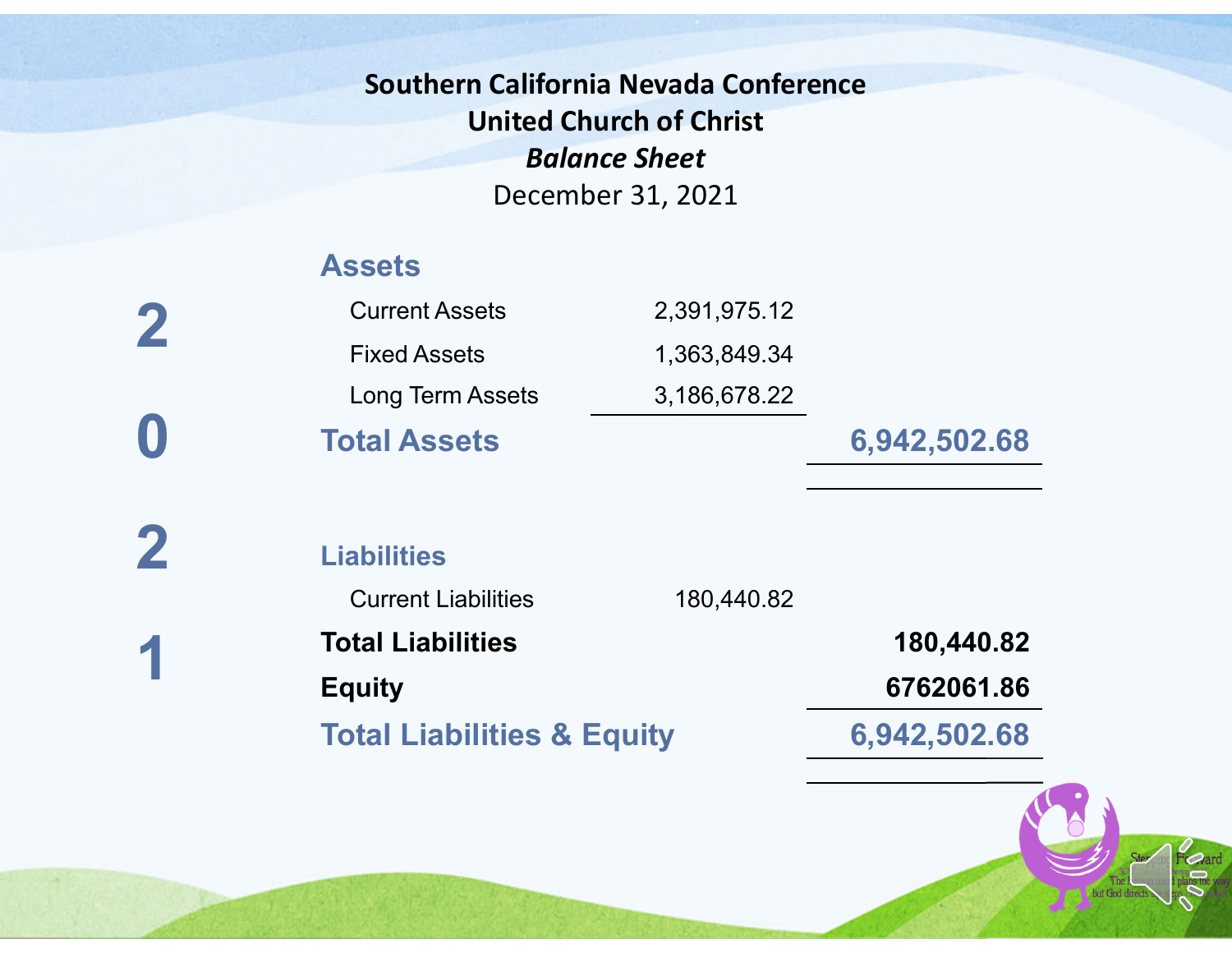### **Southern California Nevada Conference United Church of Christ 2023 Budget Proposal**

|                                                  | 2021 Actual   | 2022 Budget   | 2023 Proposed |
|--------------------------------------------------|---------------|---------------|---------------|
| <b>Cash Receipts</b>                             |               |               |               |
| <b>Rental Income</b>                             | 9,900.00      | 21,600.00     | 10,800.00     |
| <b>OCWM - Basic Support</b>                      | 348,621.66    | 418,000.00    | 400,000.00    |
| <b>Per Capita</b>                                | 113,966.00    | 120,000.00    | 115,000.00    |
| <b>Annual Appeal</b>                             | 13,095.75     | 15,000.00     | 15,000.00     |
| <b>Conference Undesignated</b>                   | 5,920.00      | 0.00          | 8,000.00      |
| <b>National Directed Gifts</b>                   | 22,121.63     | 5,000.00      | 10,000.00     |
| <b>Special Offerings</b>                         | 113,690.91    | 164,000.00    | 122,000.00    |
| <b>Temporarily Restricted</b>                    | 20,834.00     | 0.00          | 8,000.00      |
| <b>Miscellaneous Income</b>                      | 70,017.53     | 23,800.00     | 5,000.00      |
| <b>Interest Income</b>                           | 104,496.24    | 62,000.00     | 66,500.00     |
| <b>Investment Income (UCF)</b>                   | 16,874.63     | 0.00          | 22,000.00     |
| <b>Total Cash Receipts</b>                       | 812,763.72    | 807,800.00    | 782,300.00    |
| <b>Cash Disbursements</b>                        |               |               |               |
| <b>Conference Operations</b>                     | 1,102,340.04  | 866,900.99    | 720,248.00    |
| <b>Due to National</b>                           | 170,674.71    | 210,800.00    | 172,000.00    |
| <b>Total Cash Disbursements</b>                  | 1,273,014.75  | 1,039,700.99  | 892,248.00    |
| Subtotal net cash flow                           | (460, 251.03) | (231, 900.99) | (109, 948.00) |
| <b>Depreciation</b>                              | 34,873.91     | 38,000.00     | 37,000.00     |
| <b>Net Outcome</b>                               | (495, 124.94) | (269, 900.99) | (146, 948.00) |
| <b>Board Directed Funds (Reserves)</b>           |               |               |               |
| <b>UCF Plymouth Fund (Program &amp; Mission)</b> |               |               | 68,000.00     |
| <b>UCF MAD! Fund</b>                             |               |               | 13,166.00     |
| 3% Draw on Restricted Funds                      |               |               | 12,220.00     |
| 3% Draw on Unrestricted/Board Controlled Funds   |               |               | 53,562.00     |
| <b>Total Reserves</b>                            |               |               | 146,948.00    |
| <b>Outcome</b>                                   | (495, 124.94) | (269, 900.99) | 0.00          |

**Funding for 2021 and 2022 deficits from previous sale of properties**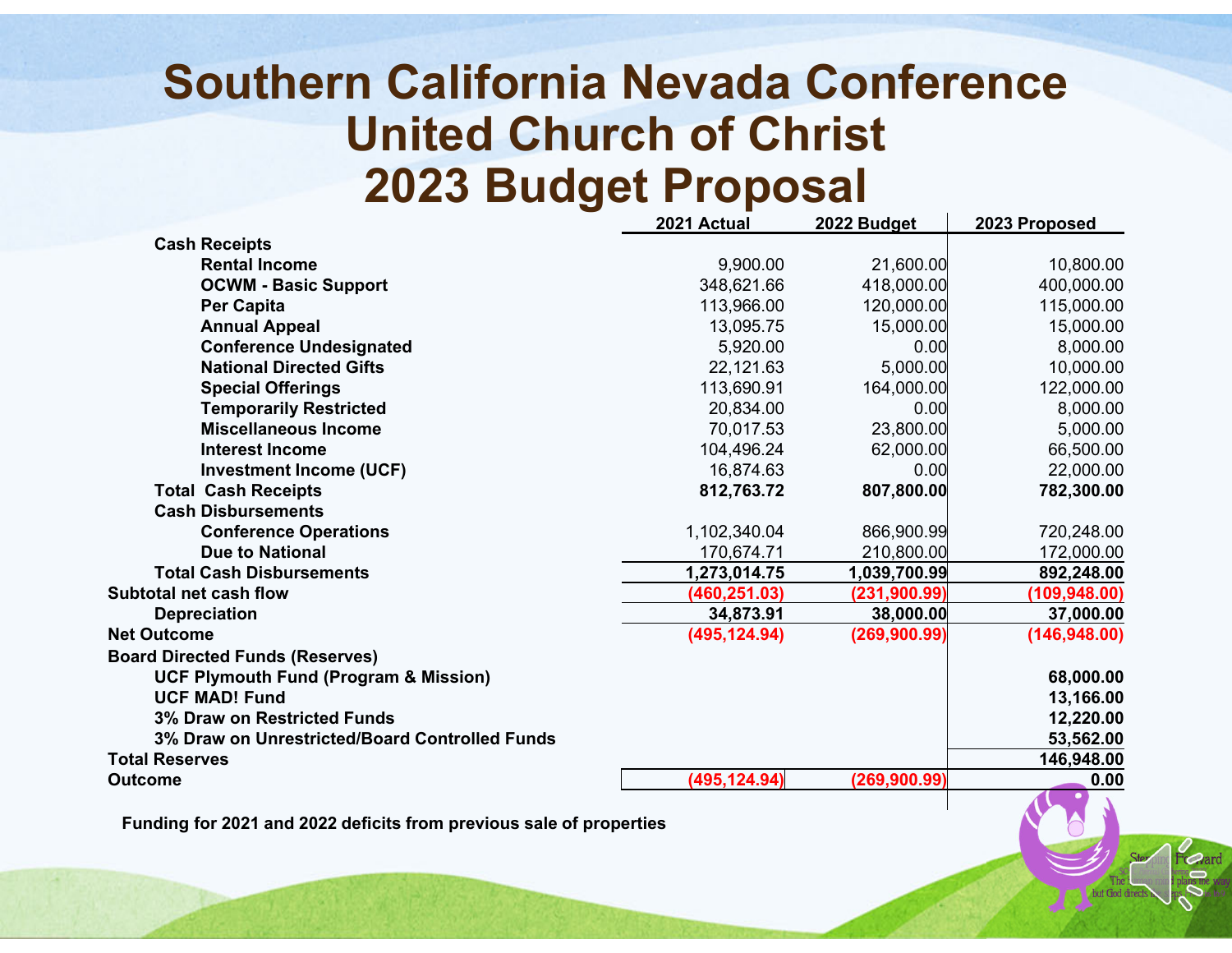### Southern California Nevada Conference Investments

| <b>Investment Name</b>            | <b>Beginning</b><br><b>Balance Jan 1</b> | <b>Deposits</b> | <b>Investment</b><br><b>Income</b> | <b>Interest</b><br><b>Income</b> | Gain/Loss  | <b>Withdrawal</b> | <b>Ending Balance</b><br><b>Dec 31</b> |
|-----------------------------------|------------------------------------------|-----------------|------------------------------------|----------------------------------|------------|-------------------|----------------------------------------|
| <b>Cornerstone Demand Account</b> | 0.00                                     | 29,140.77       |                                    | 87.76                            |            |                   | 29,228.53                              |
| <b>Cornerstone Note</b>           | 994,010.12                               |                 |                                    | 12,199.01                        |            |                   | 1,006,209.13                           |
| <b>Cornerstone Note</b>           | 15,972.18                                |                 |                                    | 139.83                           |            |                   | 16,112.01                              |
| <b>Cornerstone Note</b>           | 8,971.95                                 |                 |                                    | 126.58                           |            |                   | 9,098.53                               |
| <b>Cornerstone Note</b>           | 52,838.17                                |                 |                                    | 1,008.70                         |            |                   | 53,846.87                              |
| <b>UCF Plymouth Fund</b>          | 535,259.01                               |                 | 5,952.52                           |                                  | 58,196.37  |                   | 599,407.90                             |
| <b>UCF Restricted Funds</b>       | 66,045.20                                |                 | 706.70                             |                                  | 5,720.02   |                   | 72,471.92                              |
| <b>UCF BOD Designated</b>         | 746,782.11                               |                 | 2,765.82                           |                                  | 21,365.53  | 100,000.00        | 670,913.46                             |
| <b>UCF MAD!</b>                   | 383,086.23                               |                 | 4,099.15                           |                                  | 33,178.19  |                   | 420,363.57                             |
| UCF Brainard (Original \$69,000)  | 147,869.04                               |                 | 1,688.72                           |                                  | 18,407.59  |                   | 167,965.35                             |
| UCF Wagner (Original \$48,455)    | 102,708.75                               |                 | 1,171.04                           |                                  | 12,684.01  |                   | 116,563.80                             |
| UCF Parker (Original \$1,500)     | 6,419.93                                 |                 | 68.71                              |                                  | 556.01     |                   | 7,044.65                               |
| UCF Seaman (Original \$15,000)    | 39,434.22                                |                 | 421.97                             |                                  | 3,415.31   |                   | 43,271.50                              |
|                                   | 3,099,396.91                             | 29,140.77       | 16,874.63                          | 13,561.88                        | 153,523.03 | 100,000.00        | 3,212,497.22                           |

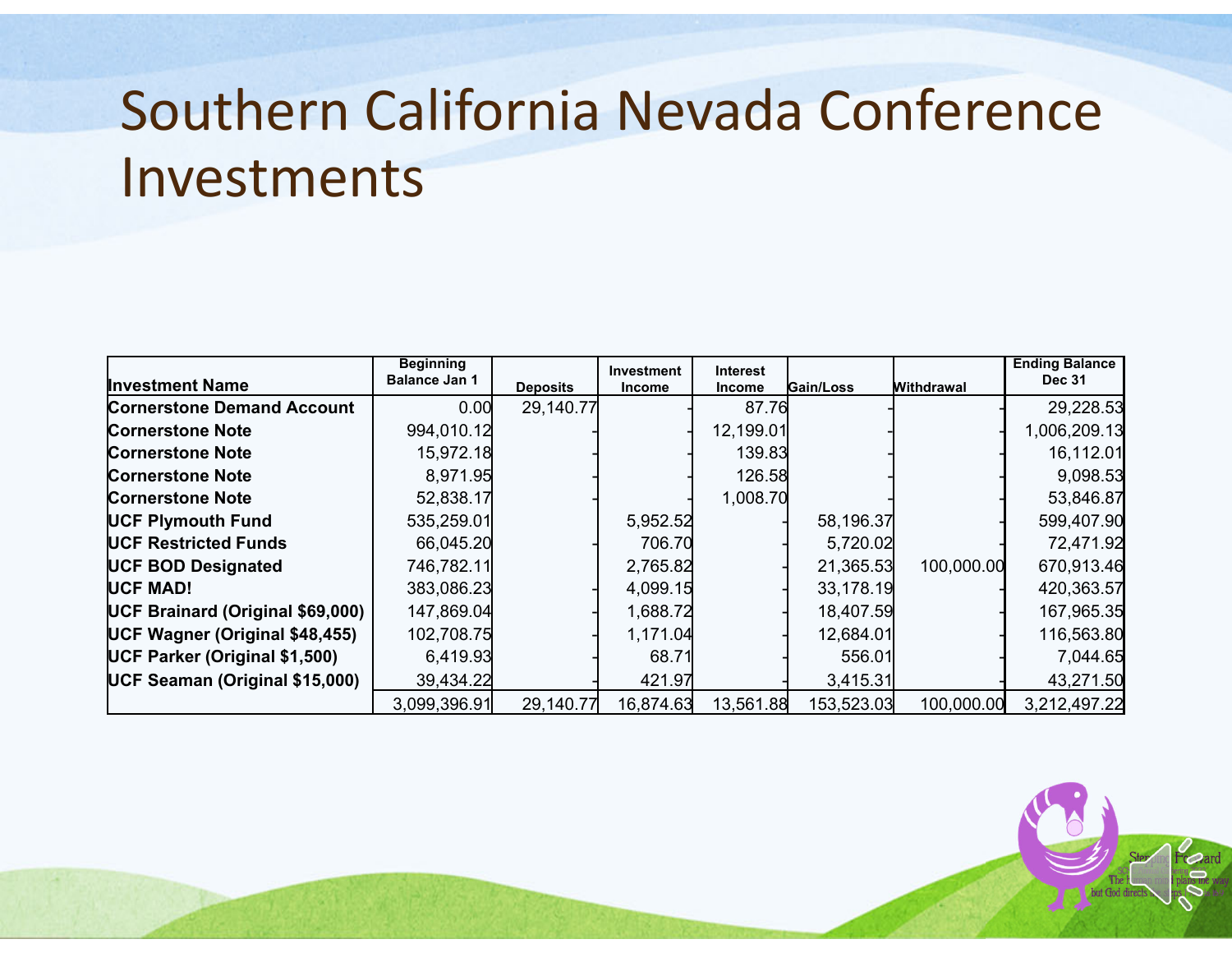# CHURCH



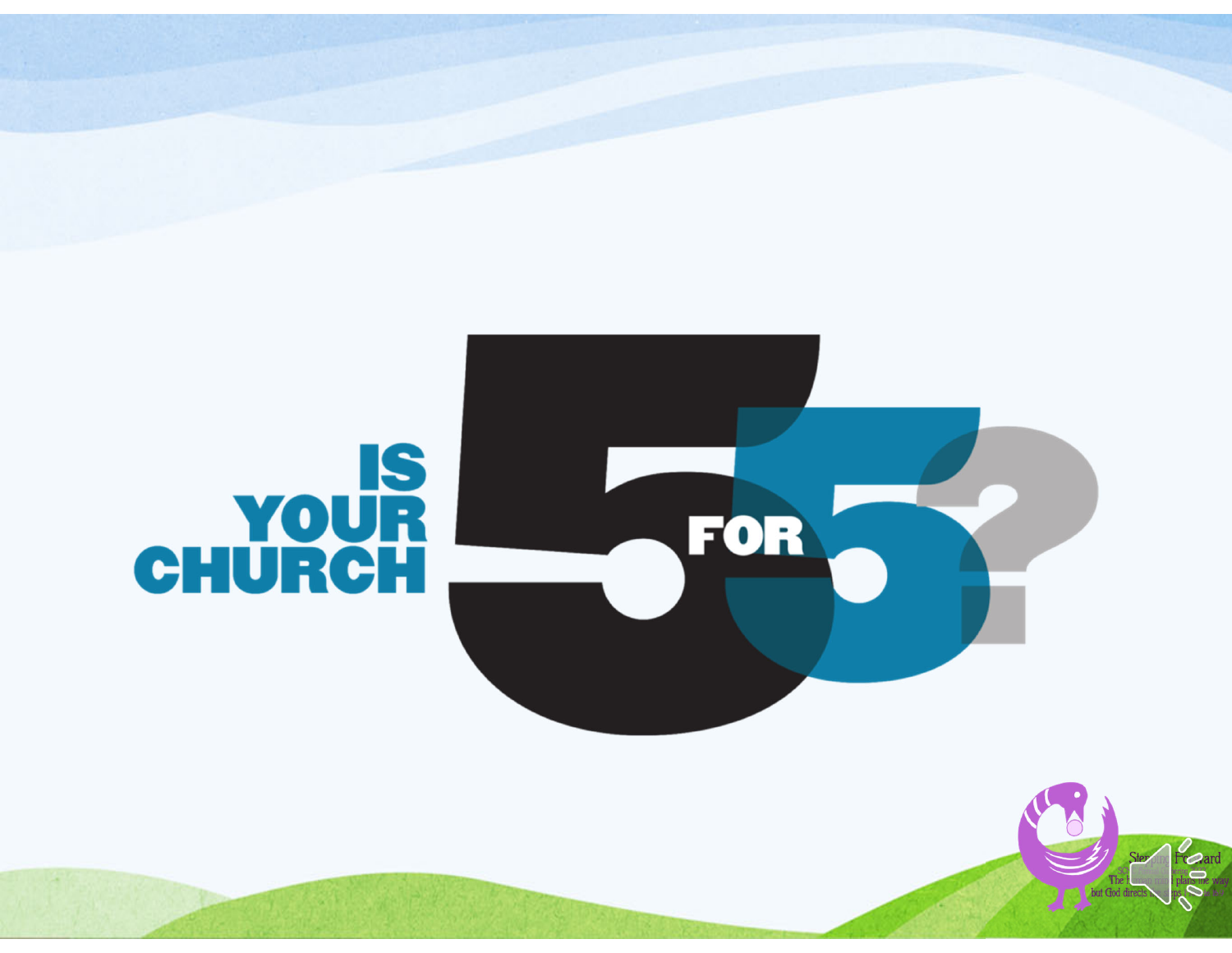### Is Your Church 5 For 5?

- In the United Church of Christ, 5 For 5 Churches provide support to:
	- Our Church's Wider Mission
	- And the Special Mission Offerings:
		- One Great Hour of Sharing
		- Strengthen The Church
		- Neighbors In Need
		- The Christmas Fund

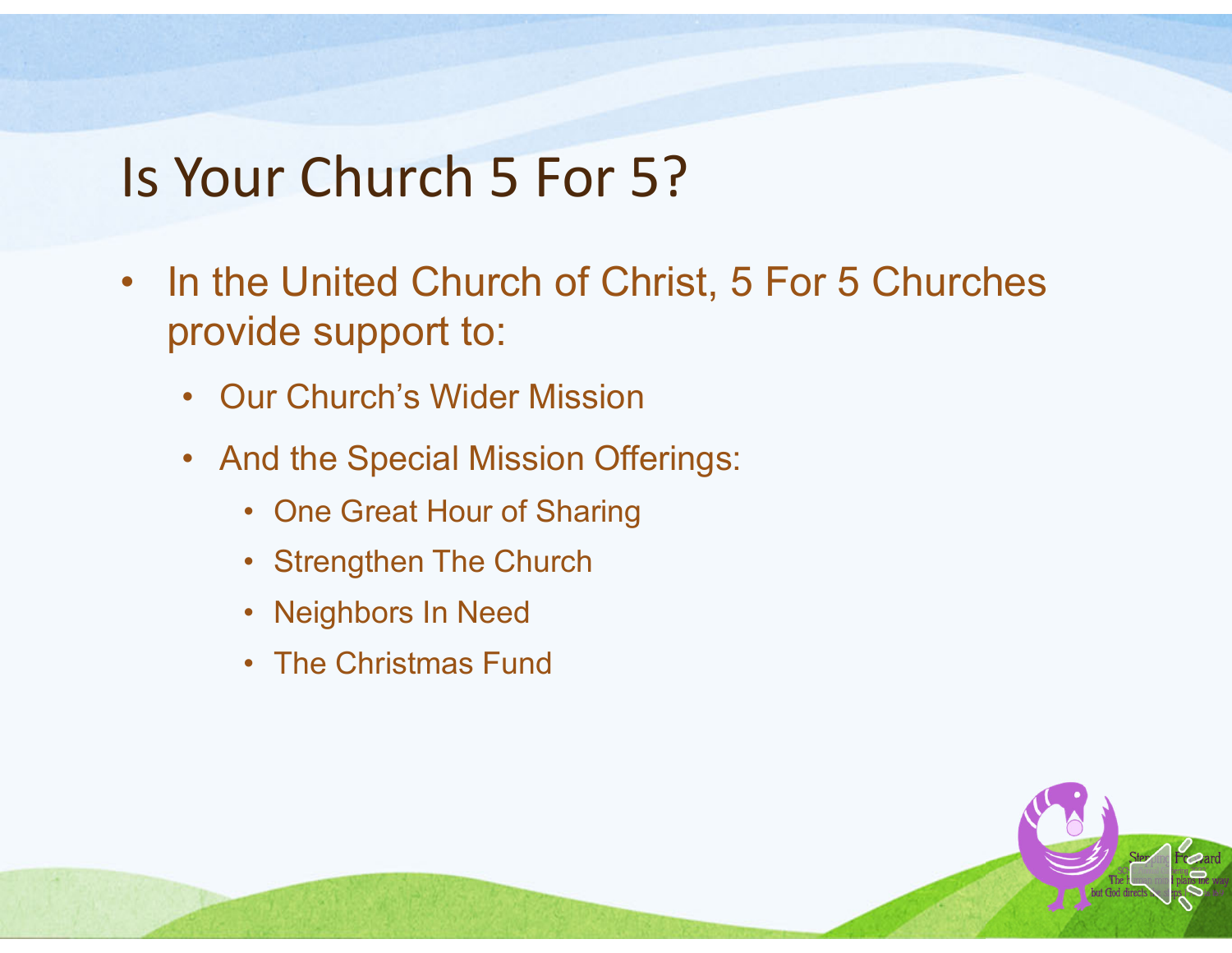| <b>Church Name</b>                               | <b>Community</b>   |
|--------------------------------------------------|--------------------|
| <b>Community Church of Atascadero</b>            | <b>Atascadero</b>  |
| <b>First Congregational Church</b>               | <b>Bakersfield</b> |
| <b>Fullerton Congl. Church</b>                   | <b>Banning</b>     |
| <b>Community Congl. Church</b>                   | <b>Chula Vista</b> |
| <b>Dominguez Samoan Congregational Christian</b> | Compton            |
| The Emanuelu Congregatioal UCC of Compton        | Compton            |
| <b>Covina Community Church</b>                   | Covina             |
| <b>First Congl. Church</b>                       | <b>Escondido</b>   |
| The Congregational Ch. of La Jolla U.C.C.        | La Jolla           |
| The Table: UCC of La Mesa                        | La Mesa            |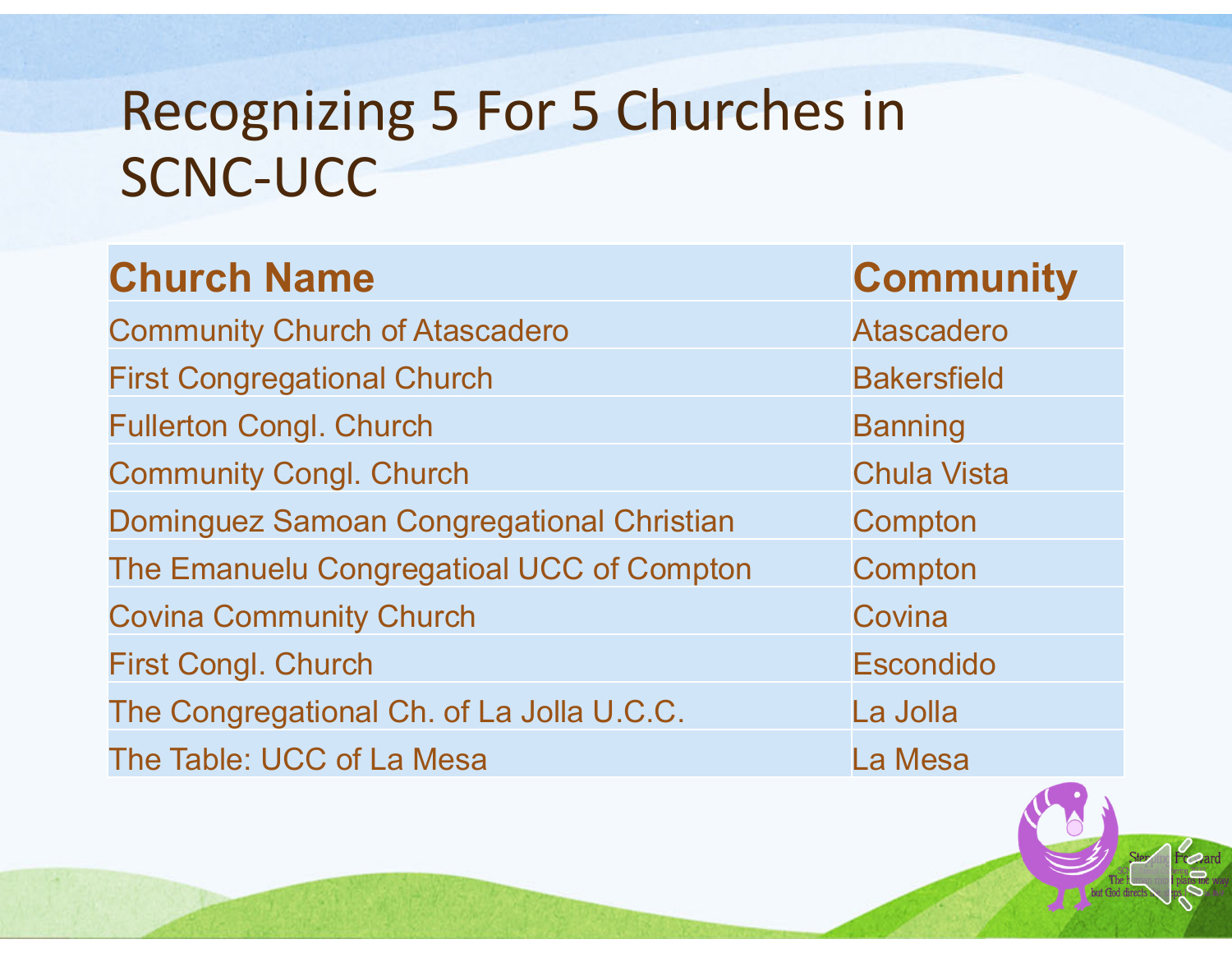| <b>Church Name</b>                             | <b>Community</b>   |
|------------------------------------------------|--------------------|
| Etena Fou Efkas Las Vegas-UCC                  | <b>Las Vegas</b>   |
| <b>Ola Fou United Samoan Church of America</b> | Lomita             |
| <b>Cross Wood UCC</b>                          | <b>Long Beach</b>  |
| <b>First Congregational Church</b>             | <b>Long Beach</b>  |
| Los Altos U.C.C.                               | <b>Long Beach</b>  |
| Ole Taeao Fou Congregational UCC/EFKS          | <b>Long Beach</b>  |
| <b>Congl. Church of Christian Fellowship</b>   | <b>Los Angeles</b> |
| The First Samoan Church of LA                  | <b>Los Angeles</b> |
| <b>Westwood Hills Congl. Church</b>            | <b>Los Angeles</b> |
| <b>Montebello Plymouth Congl. Church</b>       | <b>Montebello</b>  |

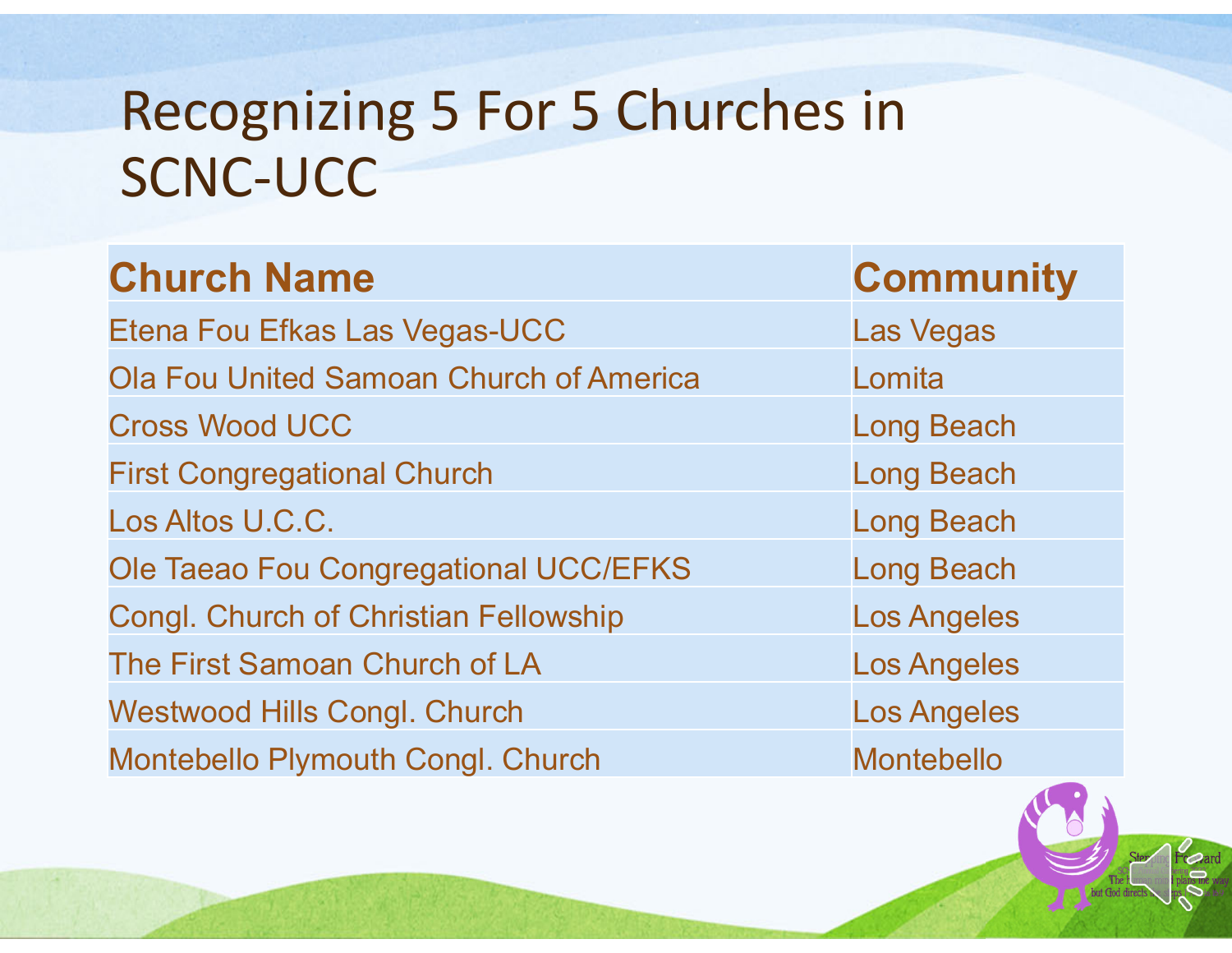| <b>Church Name</b>                    | <b>Community</b>    |
|---------------------------------------|---------------------|
| <b>Bethel Congregational Church</b>   | Ontario             |
| <b>Bloom In The Desert Ministries</b> | <b>Palm Springs</b> |
| <b>First Congl. Church UCC</b>        | Pasadena            |
| Plymouth U.C.C.                       | <b>Paso Robles</b>  |
| <b>Community Church of Poway</b>      | Poway               |
| <b>Mission Hills Church</b>           | <b>San Diego</b>    |
| Pioneer Ocean View U.C.C.             | <b>San Diego</b>    |
| <b>University City United Church</b>  | <b>San Diego</b>    |
| <b>Congregational Church</b>          | <b>San Marino</b>   |
| <b>First Congregational Church</b>    | <b>Santa Ana</b>    |

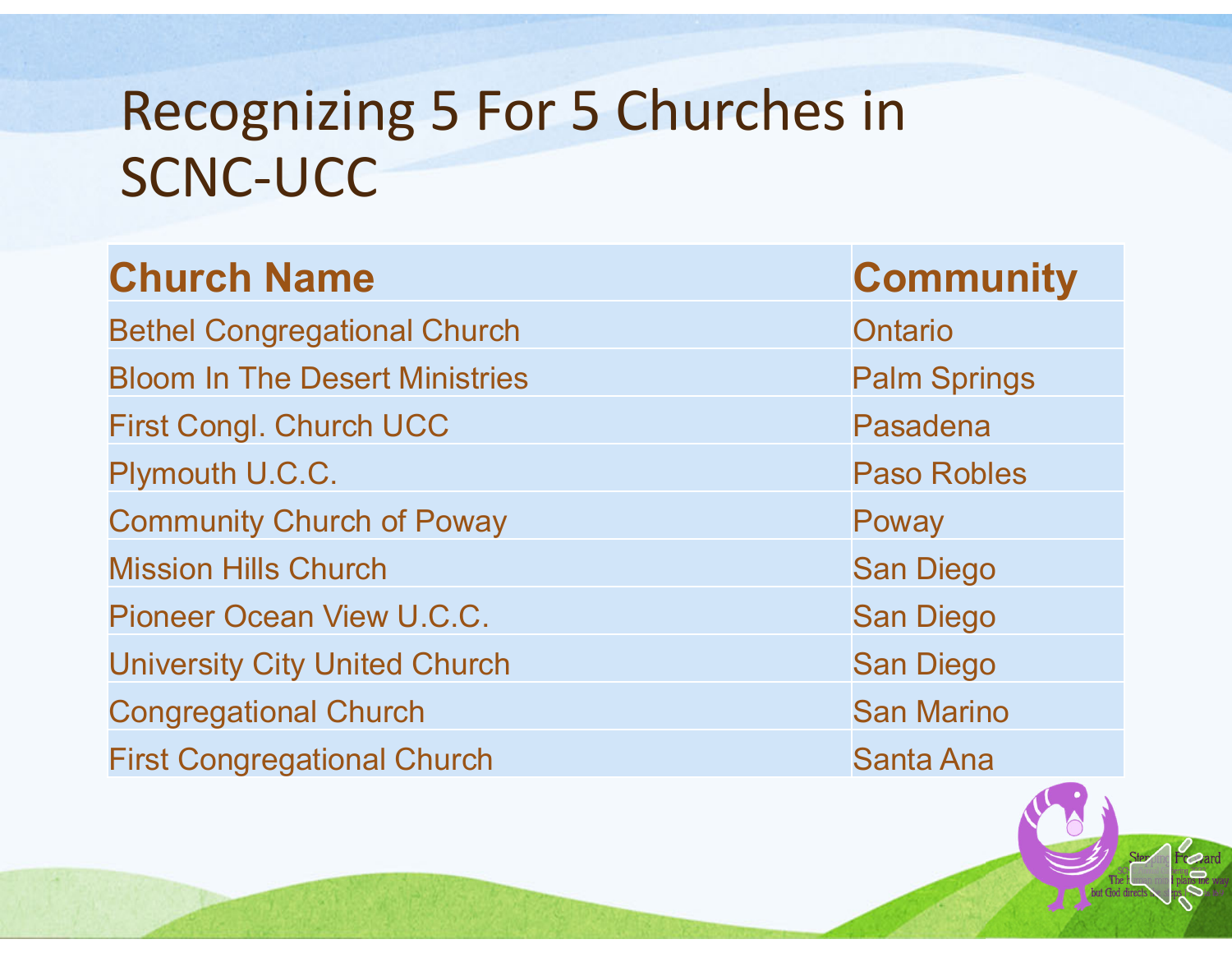| <b>Church Name</b> | <b>Community</b> |
|--------------------|------------------|
|                    |                  |

**First Congregational Church Seaside Community Church Church of the Foothills** Woodland Hills Community UCC Woodland Hills

| <b>Community</b> |
|------------------|
| Santa Barbara    |
| <b>Torrance</b>  |
| Ventura          |
|                  |



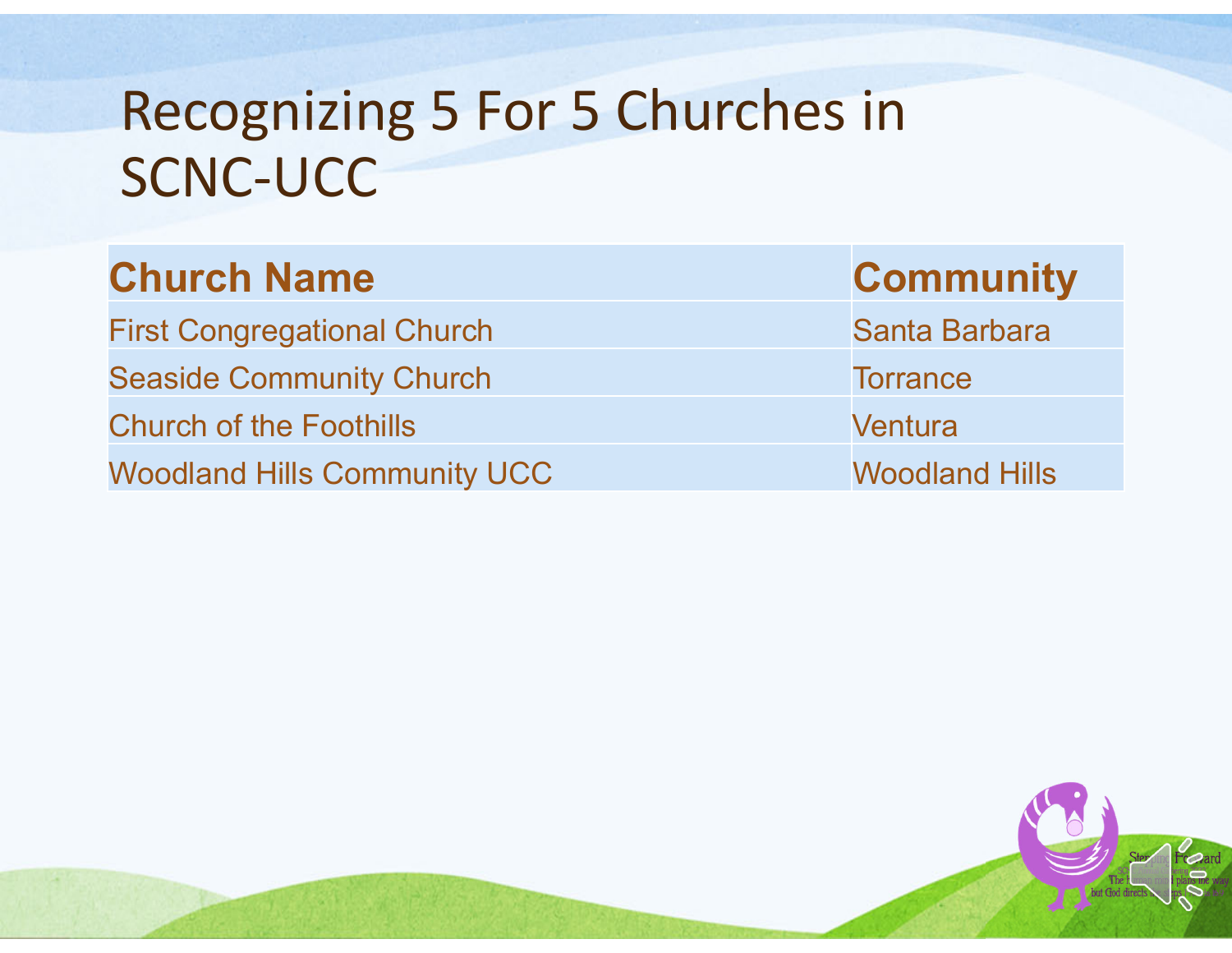### Closing Notes

- We are working on and will be considering our Conference funding sources moving forward
- Open invitation to vision with the board to develop new and exciting ideas to plan and grow for the future
- Goal for 2023: Live into our budget
	- $\bullet$  Review/analyze sources of funding throughout the **Conference**
	- Research opportunities for outreach, expansion of mission, and ministry